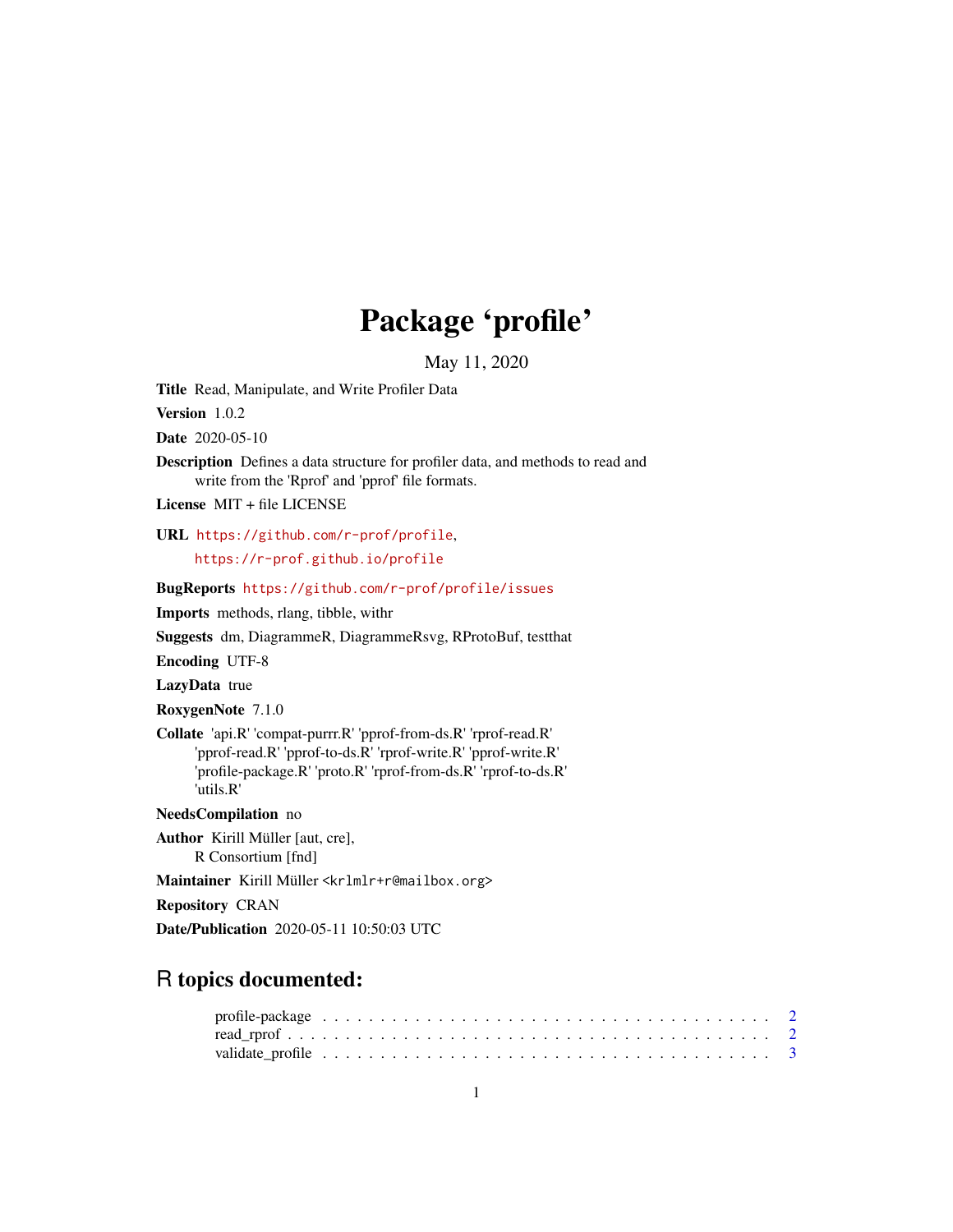#### <span id="page-1-0"></span>**Index** [6](#page-5-0) **6**

profile-package *profile: Read, Manipulate, and Write Profiler Data*

#### Description

The profiler package defines a stable data format for profiler data, see [validate\\_profile\(\)](#page-2-1) for a definition. It supports reading and writing [Rprof](#page-0-0). out and [pprof](https://github.com/google/pprof). proto files.

#### Author(s)

Maintainer: Kirill Müller <krlmlr+r@mailbox.org> Other contributors:

• R Consortium [funder]

#### See Also

Useful links:

- <https://github.com/r-prof/profile>
- <https://r-prof.github.io/profile>
- Report bugs at <https://github.com/r-prof/profile/issues>

<span id="page-1-2"></span>read\_rprof *File I/O for profiler data*

#### <span id="page-1-1"></span>Description

These functions read profile data from files, or store profile data to files. Readers call [validate\\_profile\(\)](#page-2-1) on input, writers on output.

read\_rprof() reads a file generated by [Rprof\(\)](#page-0-0), write\_rprof() writes in a compatible format.

read\_pprof() reads a file generated by pprof -proto, write\_pprof() writes a Gzip-compressed file that can be processed with pprof.

#### Usage

```
read_rprof(path, \ldots, version = "1.0")
read_pprof(path, \ldots, version = "1.0")
write_rprof(x, path)
write_pprof(x, path)
```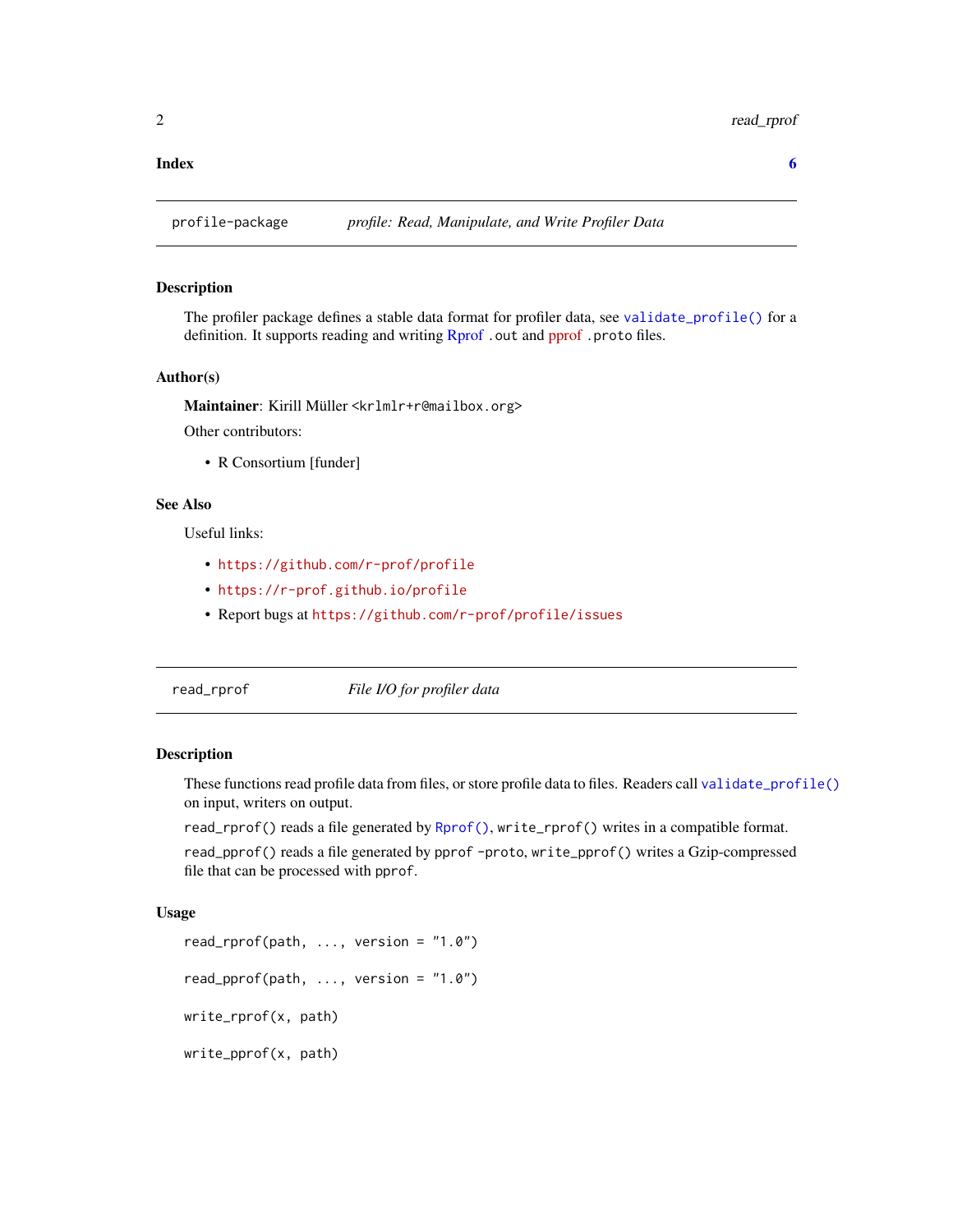#### <span id="page-2-0"></span>validate\_profile 3

#### **Arguments**

| path    | File name                                                                                                                                   |
|---------|---------------------------------------------------------------------------------------------------------------------------------------------|
| $\cdot$ | Ignored                                                                                                                                     |
| version | Version of the data, currently only "1.0" is supported. Pass an explicit value to<br>this argument if your code depends on the data format. |
| X       | Profiler data, see validate_profile()                                                                                                       |

#### Details

Use the proftools, profvis, or prof.tree R packages to further analyze files created by the write\_rprof() function.

Use the [pprof](https://github.com/google/pprof) tool in conjunction with the \_pprof() functions. The tool is available in the pprof R package, or (in newer versions) via go get github.com/google/pprof.

#### Value

Valid profile data (readers), input data (writers).

#### Examples

```
rprof_file <- system.file("samples/rprof/1.out", package = "profile")
ds <- read_rprof(rprof_file)
ds
if (requireNamespace("RProtoBuf", quietly = TRUE)) {
  pprof_file <- tempfile("profile", fileext = ".pb.gz")
  write_pprof(ds, pprof_file)
}
```
<span id="page-2-1"></span>validate\_profile *Definition of the profile data format*

#### Description

The data format is stable between major releases. In case of major updates, compatibility functions will be provided.

The validate\_profile() function checks a profile data object for compatibility with the specification. Versioning information embedded in the data is considered.

The dm\_from\_profile() function converts a profile to a dm object. The **dm** package must be installed. See [dm::dm\(\)](#page-0-0) for more information.

#### Usage

validate\_profile(x)

dm\_from\_profile(x)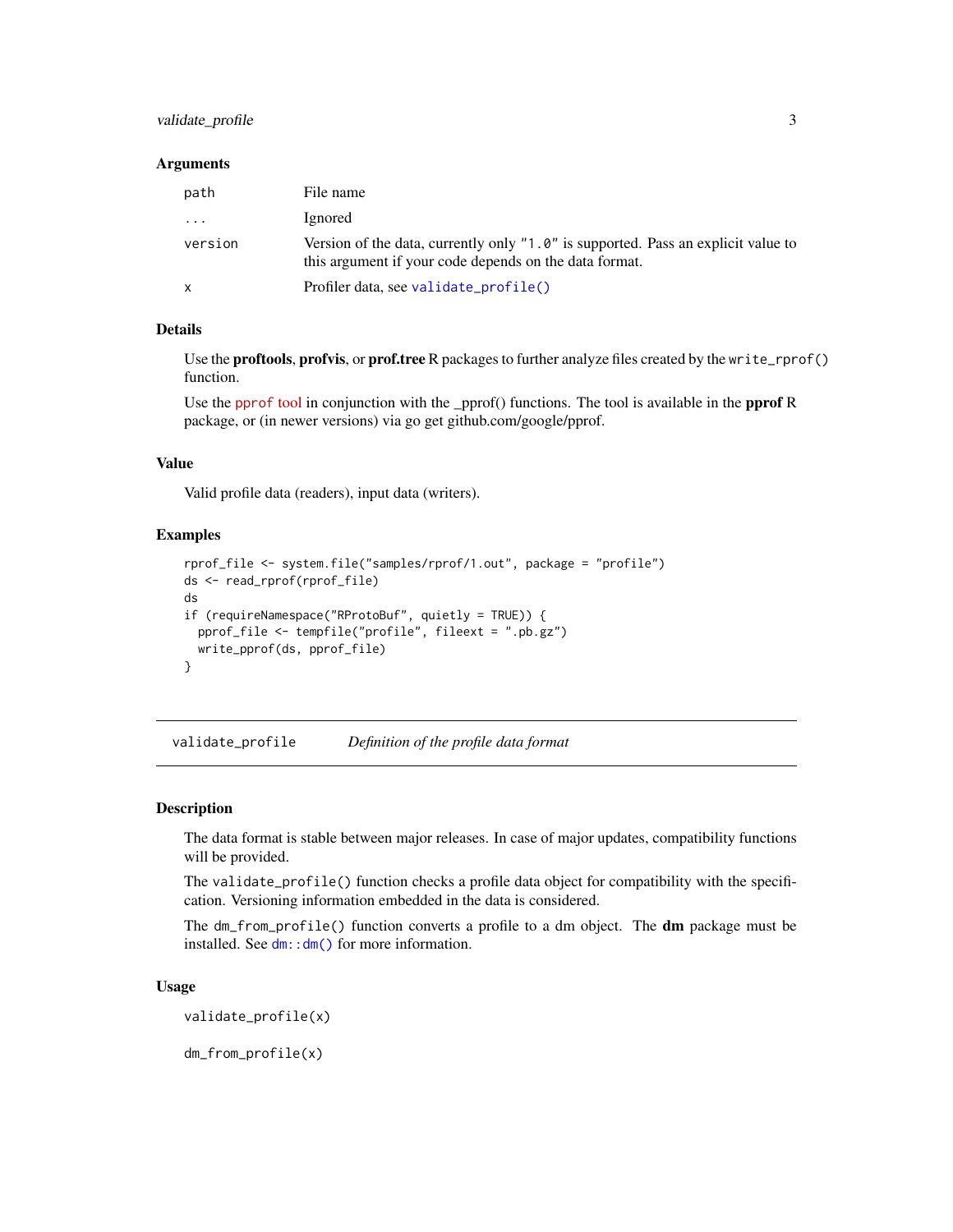#### <span id="page-3-0"></span>Arguments

x Profile data, e.g., as returned by [read\\_pprof\(\)](#page-1-1) or [read\\_rprof\(\)](#page-1-2).

#### Details

The profile data is stored in an object of class "profile\_data", which is a named list of [tibbles](#page-0-0). This named list has the following components, subsequently referred to as *tables*:

- meta
- sample\_types
- samples
- locations
- functions (Components with names starting with a dot are permitted after the required components, but will be ignored.)

The meta table has two character columns, key and value. Additional columns with a leading dot in the name are allowed after the required columns. It is currently restricted to one row with key "version" and a value that is accepted by [package\\_version\(\)](#page-0-0).

The sample\_types table has two character columns, type and unit. Additional columns with a leading dot in the name are allowed after the required columns. It is currently restricted to one row with values "samples" and "count", respectively.

The samples table has two columns, value (integer) and locations (list). Additional columns with a leading dot in the name are allowed after the required columns. The value column describes the number of consecutive samples for the given location, and must be greater than zero. Each element of the locations column is a tibble with one integer column, location\_id. For each location\_id value a corresponding observation in the locations table must exist. The locations are listed in inner-first order, i.e., the first location corresponds to the innermost entry of the stack trace.

The locations table has three integer columns, location\_id, function\_id, and line. Additional columns with a leading dot in the name are allowed after the required columns. All location\_id values are unique. For each function\_id value a corresponding observation in the functions table must exist. NA values are permitted. The line column describes the line in the source code this location corresponds to, zero if unknown. All values must be nonnegative. NA values are permitted.

The functions table has five columns, function\_id (integer), name, system\_name and file\_name (character), and start\_line (integer). Additional columns with a leading dot in the name are allowed after the required columns. All function\_id values are unique. The name, system\_name and filename columns describe function names (demangled and mangled), and source file names for a function. Both name and system\_name must not contain empty strings. The start\_line column describes the start line of a function in its source file, zero if unknown. All values must be nonnegative.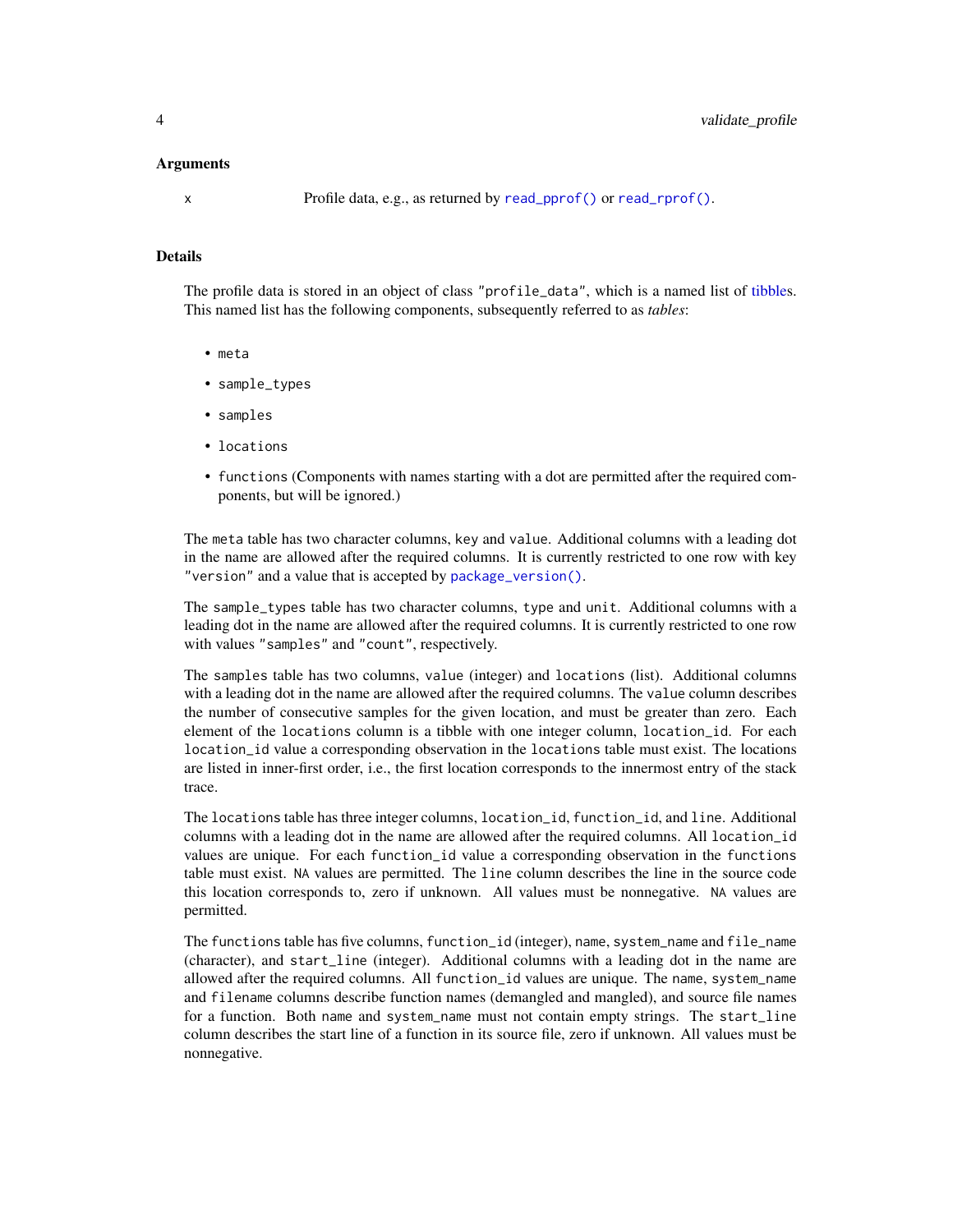#### validate\_profile 5

#### Data model



#### Examples

```
rprof_file <- system.file("samples/rprof/1.out", package = "profile")
ds <- read_rprof(rprof_file)
validate_profile(ds)
bad_ds <- ds
bad_ds$samples <- NULL
try(validate_profile(bad_ds))
if (rlang::is_installed("dm")) {
  dm <- dm_from_profile(ds)
  print(dm)
  dm::dm_draw(dm)
}
```